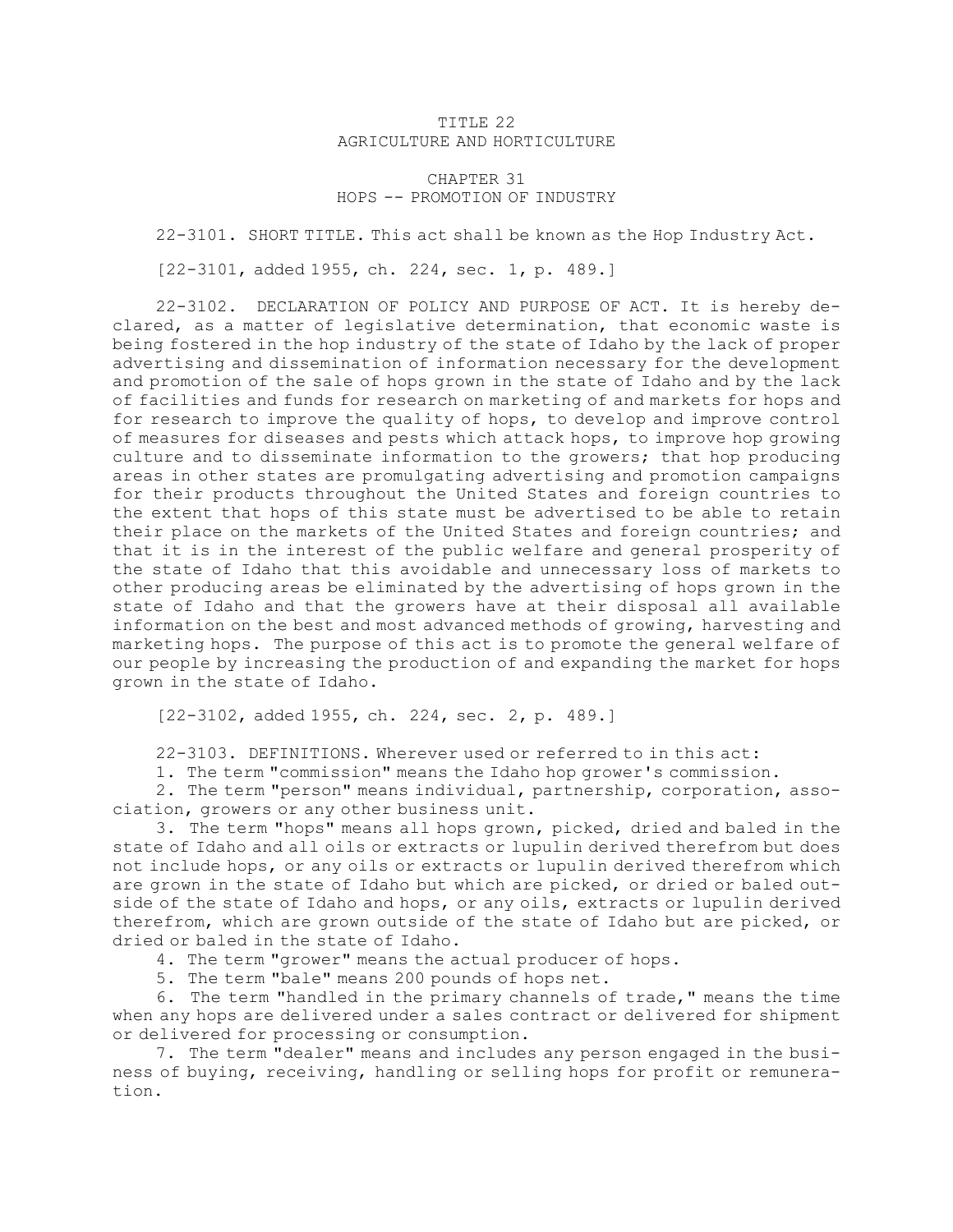[22-3103, added 1955, ch. 224, sec. 3, p. 489; am. 1963, ch. 335, sec. 1, p. 959.]

22-3104. IDAHO HOP GROWER'S COMMISSION CREATED -- QUALIFICA-TIONS. There is hereby created and established within the department of agriculture an Idaho hop grower's commission to be known and designated as such which shall be composed of five (5) practical growers, elected as provided in section [22-3113](https://legislature.idaho.gov/statutesrules/idstat/Title22/T22CH31/SECT22-3113), Idaho Code. Each member of the commission shall be <sup>a</sup> resident citizen of the state of Idaho for <sup>a</sup> period of four (4) years prior to his election, shall have had active experience and be now actually engaged in growing hops in Idaho and shall derive <sup>a</sup> substantial portion of his income from growing hops or be the directing or managing head of <sup>a</sup> corporation, firm, partnership or other business unit which derives <sup>a</sup> substantial portion of its income from growing hops. To continue holding office, each member must remain qualified. The governor may remove <sup>a</sup> member if he becomes disqualified during his term of office or for inability to carry out his duties as commissioner. Upon the establishment of the commission, one (1) member shall serve for <sup>a</sup> term of one (1) year, two (2) members shall serve for <sup>a</sup> term of two (2) years, two (2) members shall serve for <sup>a</sup> term of three (3) years and thereafter all terms of office shall be for <sup>a</sup> term of three (3) years. The term of office of each member of the commission shall terminate on the third Monday of January of the year in which the term for which the member was elected ends, but each member of the commission shall serve until his respective successor is elected and has qualified. Before entering on the discharge of their duties as members of the commission, each member shall take and subscribe to the oath of office prescribed by law. <sup>A</sup> majority of the members of the commission shall constitute <sup>a</sup> quorum for the transaction of all business and the carrying out of all duties of the commission. The commission shall annually elect <sup>a</sup> chairman from among its members. Members of the commission shall receive no salary except upon the unanimous vote of the commission; however, members, officers and employees of the commission shall be compensated as provided by section [59-509](https://legislature.idaho.gov/statutesrules/idstat/Title59/T59CH5/SECT59-509)(b), Idaho Code. The commission shall adopt uniform and reasonable regulations governing the incurring and paying of such expenses.

[22-3104, added 1955, ch. 224, sec. 4, p. 489; am. 1967, ch. 216, sec. 1, p. 650; am. 1974, ch. 18, sec. 74, p. 364; am. 1980, ch. 247, sec. 14, p. 593; am. 1983, ch. 34, sec. 1, p. 84.]

22-3105. POWERS AND DUTIES OF COMMISSION. The powers and duties of the commission shall include the following:

- 1. To administer and enforce this act.
- 2. To contract in the name of the commission and be contracted with.

3. To employ and at pleasure discharge <sup>a</sup> secretary, advertising manager, advertising agents, agents, research director, research staff, attorneys and such clerical and other help as it deems necessary and to control their powers and duties and to fix their compensation.

4. To keep books, records and accounts of all its dealings, which books, records and accounts of all its dealings shall be open to inspection by the state controller at all times.

5. To purchase or authorize the purchase of all office equipment and supplies and incur all other reasonable and necessary expenses and obligations in connection with and required for the proper carrying out of the provisions of this act.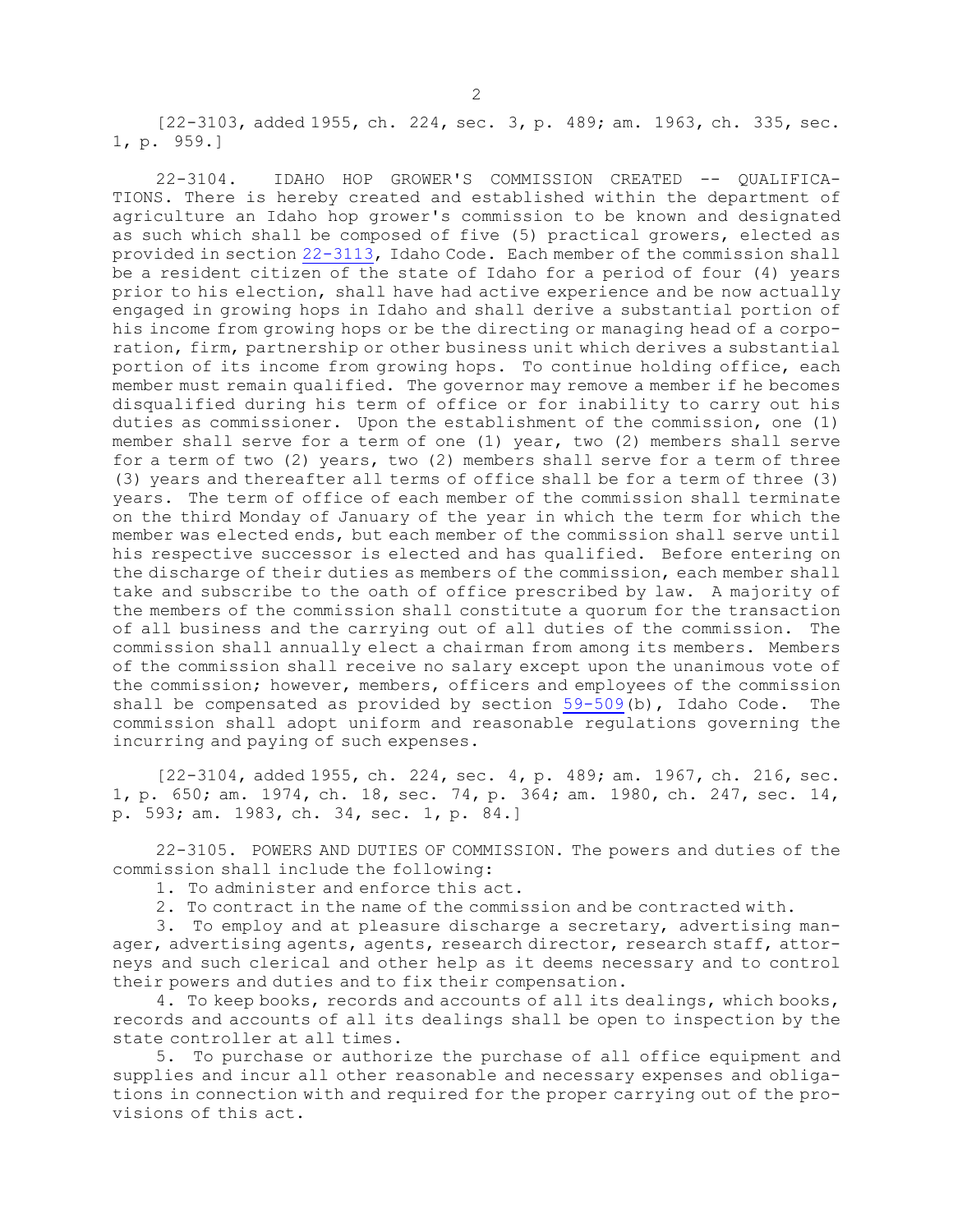6. To become <sup>a</sup> member of and purchase membership in trade organizations and to subscribe to and purchase trade bulletins, journals, and other trade publications.

7. To plan and conduct an advertising, publicity and sales promotion campaign to increase the sales of hops and to make such advertising, publicity and sales promotion contracts and other agreements as may be necessary.

8. To plan and conduct <sup>a</sup> research program on marketing of and markets for hops and <sup>a</sup> research program to improve the quality of hops, to develop and improve control measures for disease and pests which attack hops and to improve hop growing culture and to disseminate such information among the growers and to make such research contracts and other agreements as may be necessary.

9. To define and designate the character of the brands, labels, stencils or other distinctive marks under which hops may be marketed and to patent, copyright or otherwise protect such identifying distinctive mark, all for the purposes of securing the greatest returns to the grower and of meeting requirements of the advertising campaign of the commission and of protecting the identity of the hops as Idaho hops as near to the final consumer as possible.

10. To prevent any substitution of other hops for Idaho hops and to prevent the misrepresentation or the misbranding of Idaho hops at any and all times and at any and all points.

11. To establish and maintain the executive office of the commission at any place within the state of Idaho which designated place may be changed at the discretion of the commission.

12. To adopt and from time to time alter, rescind, modify or amend all proper and necessary rules, regulations, and orders for the exercise of its powers and the performance of its duties under this act.

13. To cooperate with the director of the department of agriculture in and to pay all or any portion of the costs incurred in the creation, administration and enforcement of any quarantine and inspection affecting hops and hop plants established pursuant to the laws of the state of Idaho.

14. To plan and conduct <sup>a</sup> research program for improving old varieties and developing new varieties of hops; to propagate any such improved old varieties or such new varieties of hops; to patent any such improved old varieties or such new varieties of hops and to license the propagation, growing and sale thereof; to adopt such trade names or trademarks in relation to any such improved old varieties or such new varieties of hops and to patent, copyright, or otherwise protect such names; to buy, contract to buy, receive by gift or otherwise acquire, hold, or retain legal title to such improved old varieties or such new varieties of hops including the root stock thereof and the hops produced therefrom; to sell, lease, consign, trade, exchange, or give away or otherwise dispose of any such improved old varieties or such new varieties of hops including the root stock thereof and the hops produced therefrom; to advertise and promote the commercial use of such improved old varieties and new varieties of hops; and to impose, by contract or regulation or otherwise, such conditions and restrictions as may be determined by the commission pertaining to such improved old varieties and such new varieties of hops including the root stock thereof including but not limited to conditions and restrictions limiting, restricting, prohibiting or affecting the use, distribution, acreage, production, geographical areas of planting, cultural practices used in propagation, leasing, assigning, selling, sale price, and the use of trade names and trademarks relating to such improved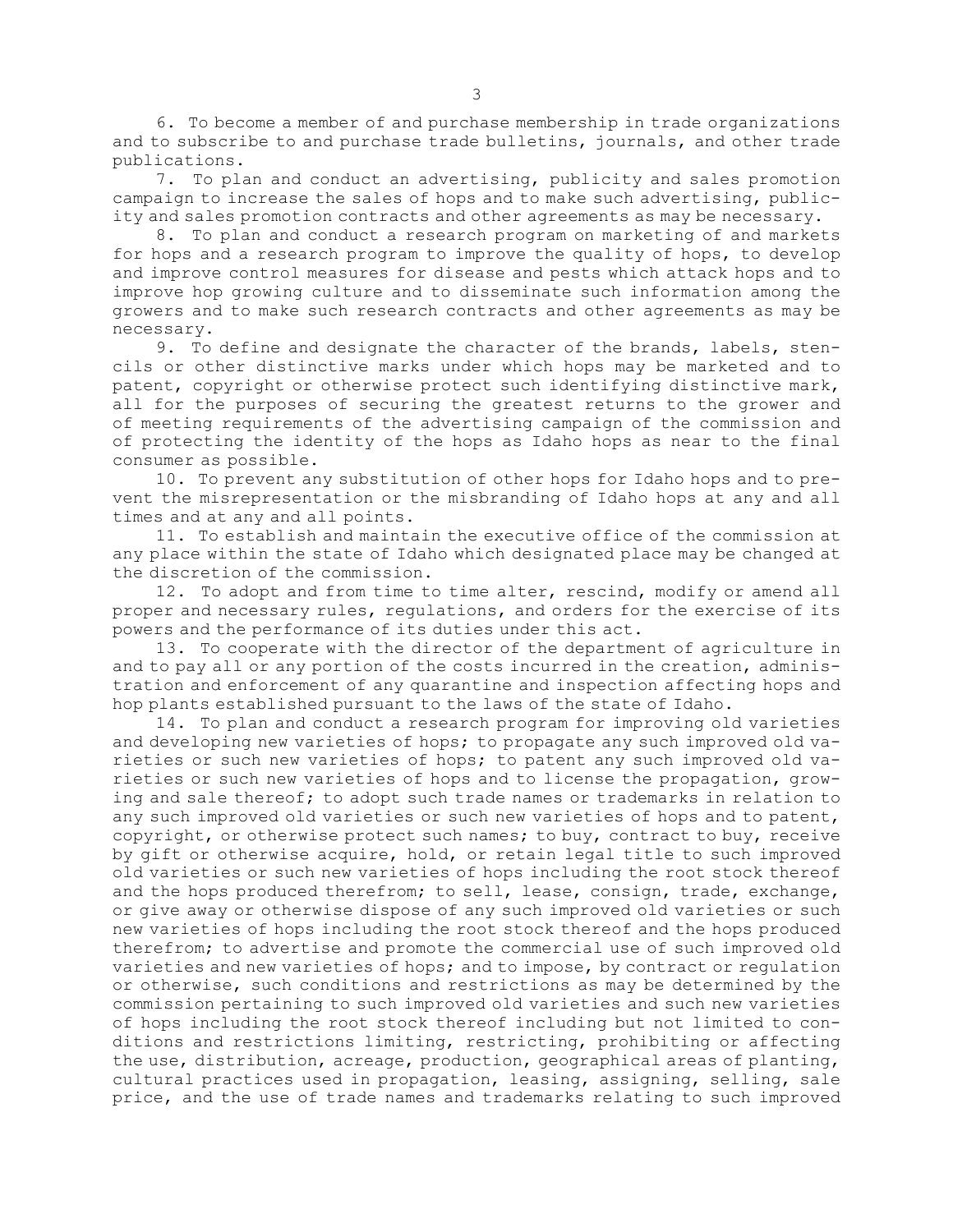old varieties or such new varieties of hops including the root stock thereof and the increase thereof and the use of trade names and trademarks to designate hops produced from any such old varieties or such new varieties of hops.

15. To prosecute in the name of the state of Idaho any suit or action for collection of the assessment provided for in this chapter.

[22-3105, added 1955, ch. 224, sec. 5, p. 489; am. 1963, ch. 335, sec. 2, p. 959; am. 1967, ch. 216, sec. 2, p. 650; am. 1974, ch. 18, sec. 75, p. 364; am. 1977, ch. 302, sec. 1, p. 846; am. 1994, ch. 180, sec. 24, p. 438.]

22-3105A. PROMOTION OF BEER MADE WITH IDAHO-GROWN HOPS. (1) In addition to the powers and duties set forth in section  $22-3105$ , Idaho Code, the commission shall have but is not limited to the following powers to promote beer made with Idaho-grown hops:

(a) To host, sponsor, or participate in activities and events dispensing or serving beer made with Idaho-grown hops to retailers, distributors, importers, evaluators, judges, and members of the public. The commission may charge an admission charge to an activity or event;

(b) To host, sponsor, or participate in activities and events promoting new markets for beer made with Idaho-grown hops, publicizing reliable information showing the value of beer made with Idaho-grown hops, or promoting research or education benefiting beer made with Idaho-grown hops by Idaho producers and growers. The commission may charge an admission charge to an activity or event;

(c) To solicit and receive donations of beer made with Idaho-grown hops for the purpose of promoting beer made with Idaho-grown hops;

(d) To purchase beer made with Idaho-grown hops for the purpose of promoting beer made with Idaho-grown hops;

(e) To donate beer made with Idaho-grown hops to activities, events, trade groups, and other individuals and entities for the purpose of promoting beer made with Idaho-grown hops; and

(f) To donate beer made with Idaho-grown hops to persons or associations for benevolent, charitable, or public purposes, subject to the provisions of section [23-1007A](https://legislature.idaho.gov/statutesrules/idstat/Title23/T23CH10/SECT23-1007A), Idaho Code.

(2) Notwithstanding any other provision of law, including but not limited to [chapter](https://legislature.idaho.gov/statutesrules/idstat/Title23/T23CH10) 10, title 23, Idaho Code, the following shall apply to the commission's activities under this section:

(a) The commission and the property owner, lessee, and operator shall not be required to hold or obtain any license, permit, or registration or to provide any notification to <sup>a</sup> public official to enable the commission, commission members, volunteers authorized by the commission, and commission employees to engage in the activities authorized by this section.

(b) The activities of the commission, commission members, volunteers authorized by the commission, and commission employees authorized by this section include but are not limited to dispensing or serving samples of beer on premises not licensed for the sale of beer by the drink.

(3) In the performance of activities authorized by this section, the commission shall observe the following limitations:

(a) The commission shall not receive any payment for the beer made with Idaho-grown hops it serves, dispenses, or donates under this section. The receipt of an admission charge to an activity or event is not the re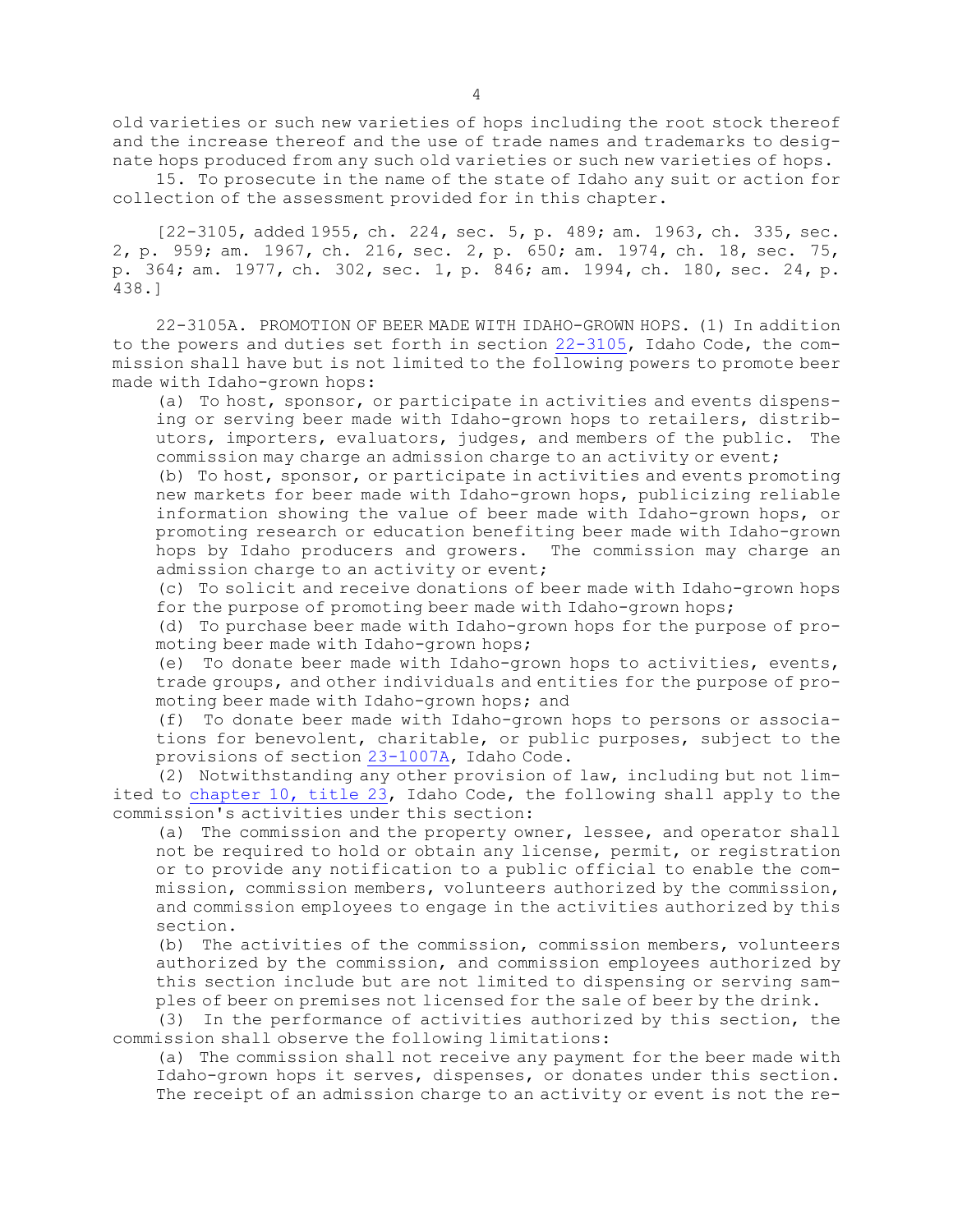ceipt of payment by the commission for beer made with Idaho-grown hops for the purposes of this section.

(b) Individuals not serving as commission members or acting as volunteers authorized by the commission or who are not commission employees are not authorized by this section to serve or dispense beer made with Idaho-grown hops. Nothing in this section shall prohibit an individual who is otherwise authorized by law to serve or dispense beer made with Idaho-grown hops from serving or dispensing such beer made with Idahogrown hops.

(c) Where the commission dispenses or serves beer, the persons dispensing or serving beer and the recipients of the beer dispensed or served must be of legal drinking age.

[22-3105A, added 2022, ch. 89, sec. 1, p. 253.]

22-3106. MARKINGS REQUIRED. In addition to any other brands, labels, stencils, or other marks approved by the commission to be placed upon hops, all hops shall be branded, labeled, stenciled or marked with one (1) identifying distinctive mark defined or designated by the commission which shall identify the hops as having been grown in Idaho. This identifying distinctive mark shall be affixed in such position and manner as the commission may by rule or regulation prescribe to each container of hops or bale at the time such hops are first handled in the primary channels of trade by the person who first handled such hops in the primary channels of trade. No person shall brand, label, stencil or mark any hops, except hops as defined in this act, with such identifying distinctive mark defined or designated by the commission as herein provided.

[22-3106, added 1955, ch. 224, sec. 6, p. 489; am. 1963, ch. 335, sec. 3, p. 959.]

22-3107. HOP ASSESSMENT LEVY. (1) There is hereby levied an initial assessment of twenty (20) cents per bale on each bale of hops handled in the primary channels of trade.

(2) In addition to such initial assessment, there is hereby levied an additional assessment of not exceeding four dollars and eighty cents (\$4.80) per bale on each bale of hops handled in the primary channels of trade. The amount of such additional assessment, if any, shall be determined by resolution of the commission after February first but before July first of each year and shall be submitted to the growers by referendum. The term "production" for the purposes of this subsection means the number of pounds of hops produced by <sup>a</sup> grower during the calendar year immediately next preceding each annual registration of growers as herein provided. Each grower, whether an individual, <sup>a</sup> partnership, <sup>a</sup> corporation, an association or other business unit, shall have one (1) vote at such referendum. No grower shall vote at any such referendum during any year unless such grower has, after January first but prior to January fifteenth of such year, registered with the commission on forms to be supplied by the commission giving such grower's name, mailing address and production, except that for the calendar year in which this subsection takes effect, the period for the registration of growers shall be the fifteen (15) days immediately succeeding the effective date of this subsection. The qualifications of any grower to vote or the amount of such grower's production as shown by such grower's registration may be challenged by any other grower qualified to vote or any member of the commission.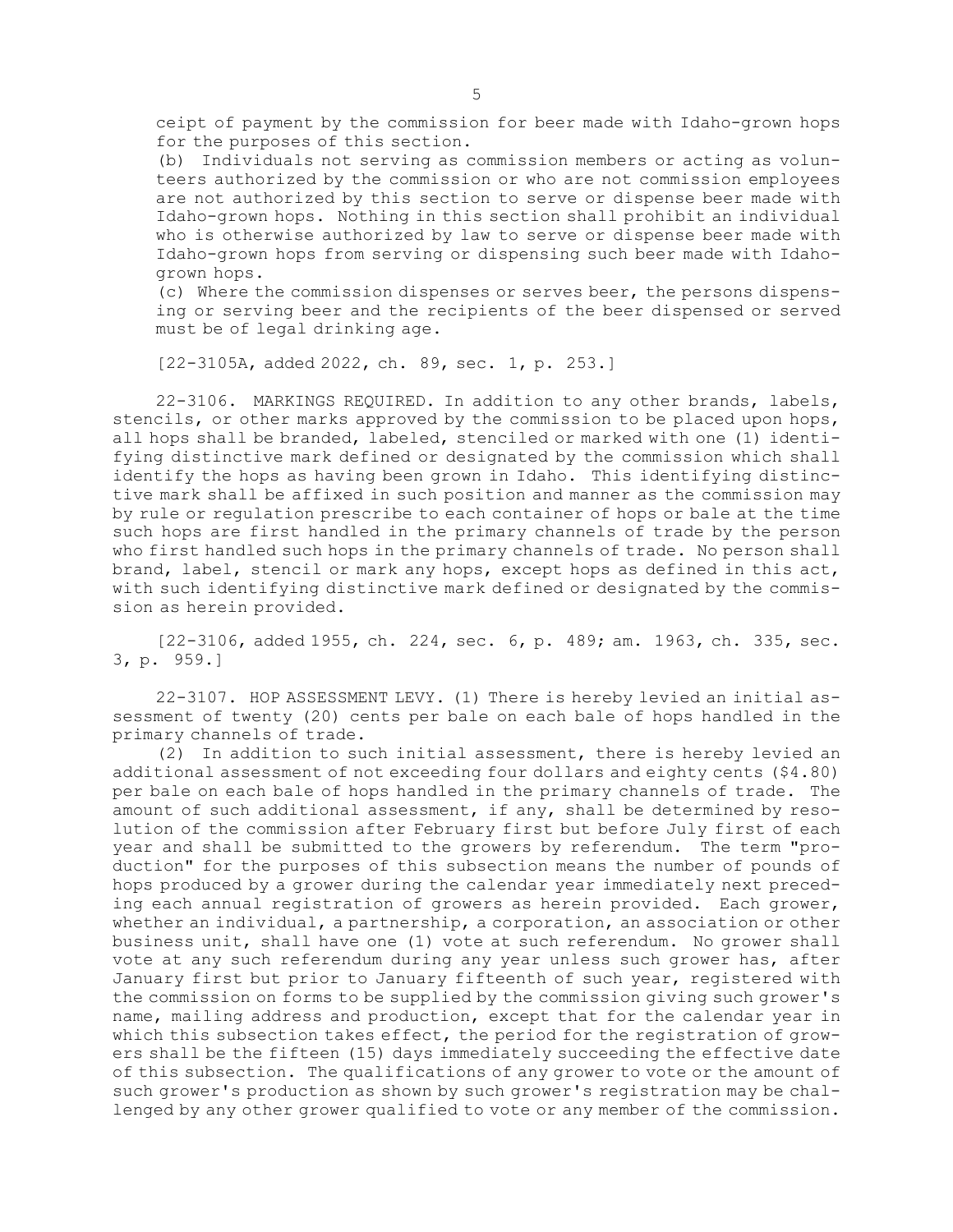All such challenges shall be presented to the commission in writing within ten (10) days after the close of registration and shall be heard and determined by the commission prior to canvassing the returns of any such referendum. After the adoption of <sup>a</sup> resolution by the commission fixing the amount of the additional assessment to be submitted to <sup>a</sup> referendum of the growers, the commission shall cause to be mailed by United States registered mail to each grower so registered, at the address appearing on such grower's registration, <sup>a</sup> ballot setting forth the name of such grower, the grower's production, <sup>a</sup> copy of the resolution so adopted, and the words, "For additional assessment as provided in the foregoing resolution" followed by <sup>a</sup> circle and the words "Against the additional assessment as provided in the foregoing resolution" followed by <sup>a</sup> circle and such ballot shall provide <sup>a</sup> space at the bottom thereof for the grower's signature. <sup>A</sup> grower desiring to vote upon the amount of the additional assessment shall mark the ballot received to express the grower's vote, shall sign the ballot and shall return the ballot to the commission within twenty (20) days after the date on which the ballot was mailed to the grower by the commission. Any ballot which is not returned within such time limit, or which is not voted, or which is not signed, or which is marked both for and against the question submitted, shall be deemed not to have been voted and shall not be counted for any purpose. The commission shall meet and canvass all ballots cast at any such referendum within ten (10) days after the date by which all ballots are herein required to be returned to the commission. Upon the canvass, if the commission finds that two-thirds (2/3) or more of the growers voting at such referendum have voted in favor of the amount of such additional assessment and that growers representing two-thirds (2/3) or more of the production of all growers voting at such referendum have voted in favor of the amount of such additional assessment, then the amount of such additional assessment shall have been approved, but if the commission finds otherwise, then the amount of such additional assessment shall have failed. The commission shall record the results of each canvass in its official records and shall retain all election records, grower registrations and ballots for one (1) year after the date of such canvass when it may cause the same to be destroyed. If the canvass shows that the amount of such additional assessment shall have been approved, the commission shall immediately adopt <sup>a</sup> resolution levying the amount thereof. Such additional assessment when so levied shall apply only to the bales of hops grown during the calendar year in which the referendum approving the same was held, but shall so apply regardless of the calendar year in which such bales of hops are first handled in the primary channels of trade. If the canvass shows that the amount of such additional assessment shall have failed, the commission shall not levy the amount thereof, but the commission may re-submit the same or another amount for such additional assessment to the growers by referendum as herein provided as often as the commission deems necessary.

(3) All assessments levied under this act shall be due on or before the time when such hops are first handled in the primary channels of trade and shall be paid at such time or times as the commission may by rule or regulation prescribe, but not later than the last day of the month next succeeding the month in which such hops were first handled in the primary channels of trade.

(4) The assessment constitutes <sup>a</sup> lien prior to all other liens and encumbrances upon such hops except liens which are declared prior by operation of <sup>a</sup> statute of this state.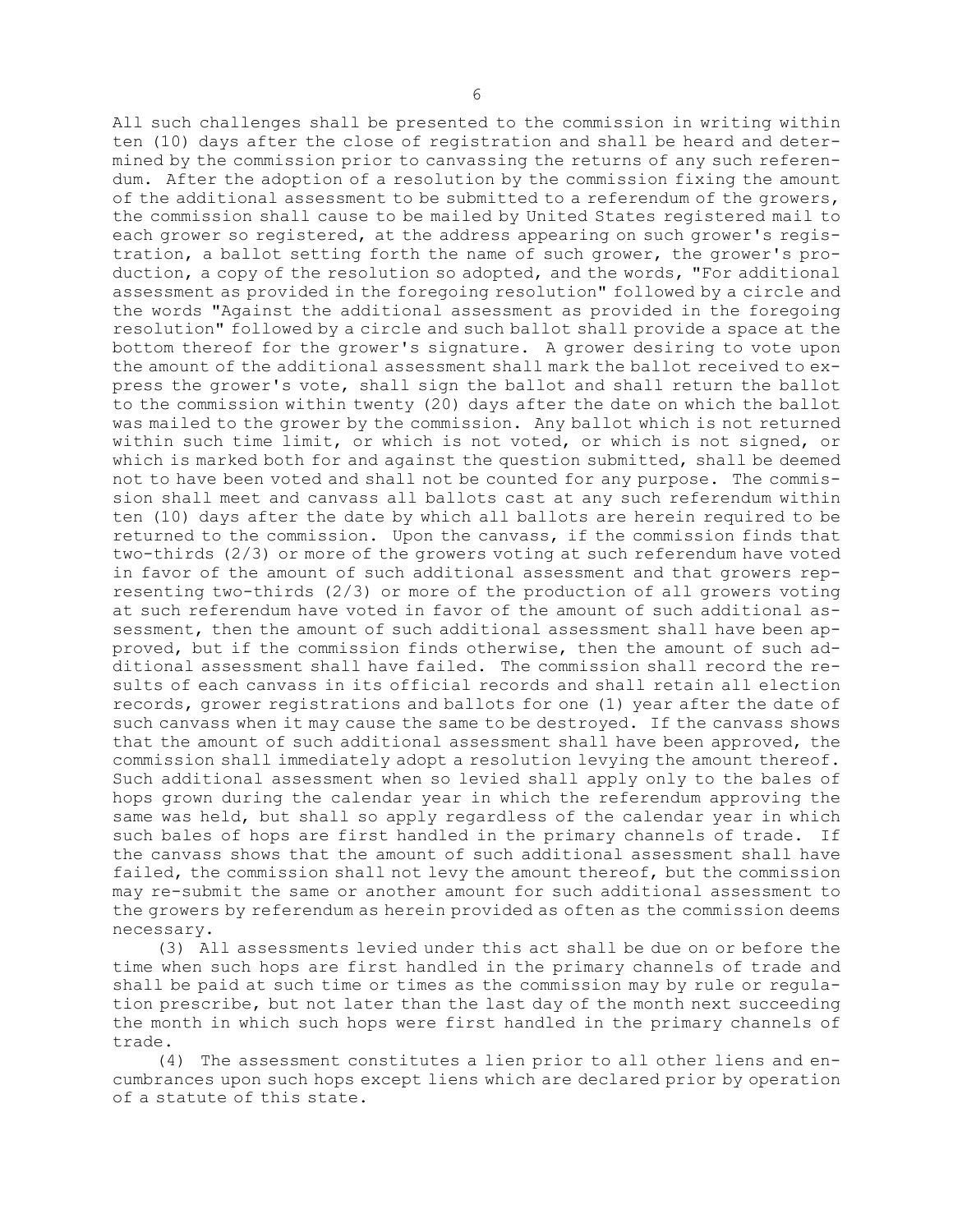(5) The commission by order may cancel an assessment which has been delinquent for five (5) years or more, if it determines that:

(a) The amount of the assessment is less than one dollar  $($1.00)$ , and that further collection effort or expense does not justify the collection thereof, or

(b) The assessment is wholly uncollectible.

[22-3107, added 1955, ch. 224, sec. 7, p. 489; am. 1957, ch. 12, sec. 1, p. 14; am. 1967, ch. 216, sec. 3, p. 650; am. 1992, ch. 40, sec. 1, p. 138.]

22-3108. PAYMENT OF ASSESSMENT. All assessments levied and imposed under and pursuant to the provisions of this chapter shall be paid to the commission by the person, either grower or dealer, by whom the hops are first handled in the primary channels of trade.

[22-3108, added 1955, ch. 224, sec. 8, p. 489; am. 1967, ch. 216, sec. 4, p. 650.]

22-3109. ASSESSMENT RETURN. Every grower and dealer shall at such times as the commission may by rule or regulation prescribed, file with the commission <sup>a</sup> return under oath on forms to be prescribed by and furnished by the commission, stating the number of bales handled in the primary channels of trade during the period or periods of time prescribed by the commission and such other information as the commission may require.

[22-3109, added 1955, ch. 224, sec. 9, p. 489; am. 1967, ch. 216, sec. 5, p. 650.]

22-3110. PENALTY FOR ASSESSMENT DEFAULTS. Any grower or dealer who fails to make collection or to file return or to pay any assessment within the time required pursuant to this act shall thereby forfeit to the commission <sup>a</sup> penalty of five per cent (5%) of the amount of the assessment determined to be due, as provided in this act, plus one per cent (1%) of such amount for each month of delay or fraction thereof after the expiration of the first month after such return was required to be filed or such assessment became due. The commission, if satisfied that the delay was excusable, may remit all or any part of such penalty. Such penalty shall be paid to the commission and disposed of as provided with respect to moneys derived from the assessments levied and imposed by this act.

[22-3110, added 1955, ch. 224, sec. 10, p. 489; am. 1967, ch. 216, sec. 6, p. 650.]

22-3111. ENFORCEMENT OF ACT. The commission shall have the power by its duly authorized agent or representative to enter upon the premises of any grower or dealer to examine any books, papers, records or memorandum [memoranda] bearing on the amount of assessments or license fees payable and to secure other information directly or indirectly concerned in the enforcement of this act. No person who is required to pay the assessments or license fees levied and imposed by this act shall by any practice or evasion make it difficult to enforce the provisions of this act by inspection, nor shall such person after demand by the commission, or any agent or representative designated by it for that purpose, refuse to allow full inspection of the premises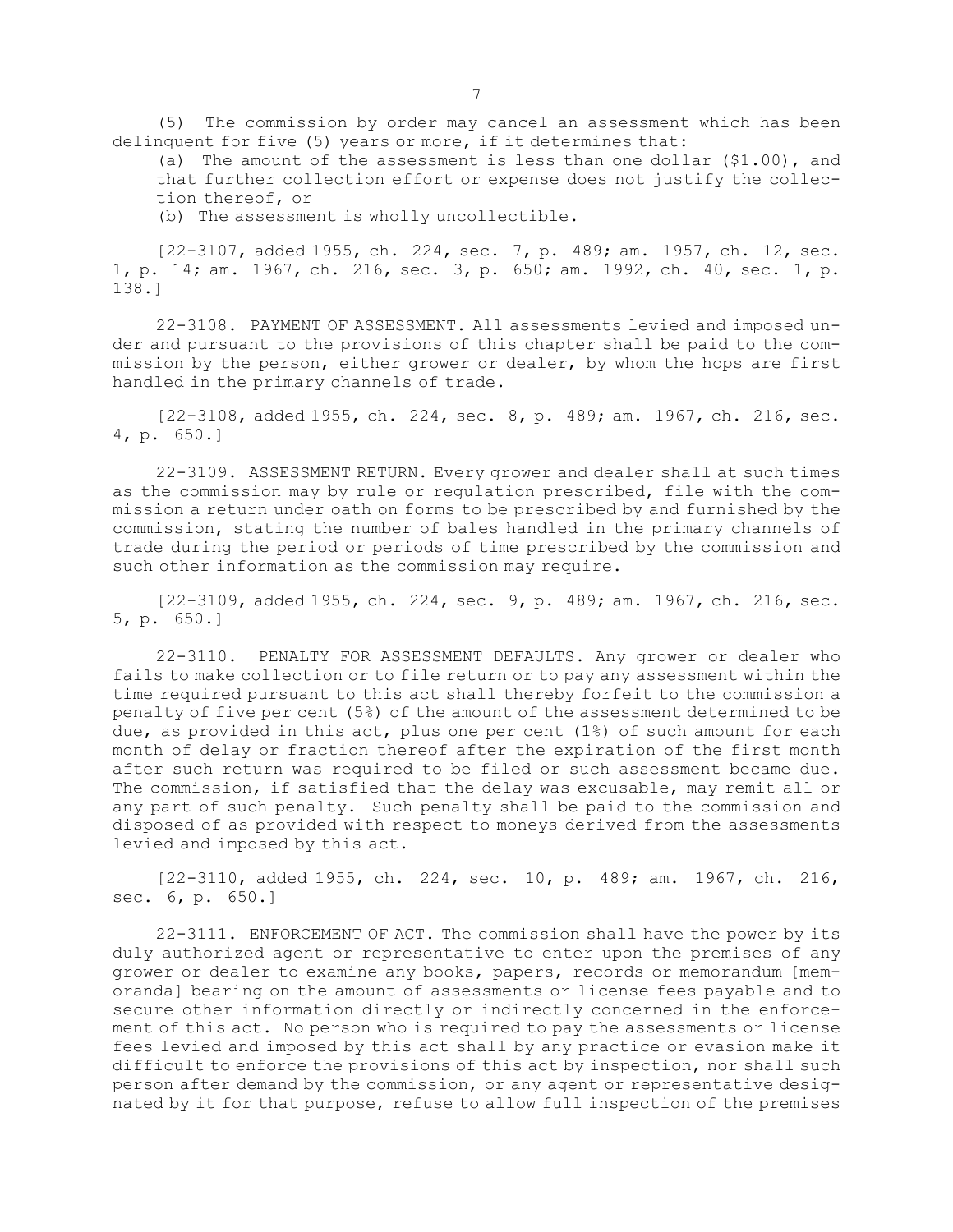or any part thereof or any books, records, documents or other instruments in any way relative to the liability of such person for the assessment or license fee herein imposed nor shall such person hinder or in any manner delay or prevent such inspection.

[22-3111, added 1955, ch. 224, sec. 11, p. 489; am. 1967, ch. 216, sec. 7, p. 650.]

22-3112. DISPOSITION OF RECEIPTS -- USE OF MONEYS BY COMMISSION -- TRANSFER OF FUND. 1. As soon as possible after receipt, all moneys received by the commission from the assessment levied under section [22-3107](https://legislature.idaho.gov/statutesrules/idstat/Title22/T22CH31/SECT22-3107), Idaho Code, and all other moneys received by the commission shall be deposited in one or more separate accounts in the name of the commission in one or more banks or trust companies approved under [chapter](https://legislature.idaho.gov/statutesrules/idstat/Title67/T67CH27) 27, title 67, Idaho Code, as state depositories. The commission shall designate such accounts and such banks or trust companies. All funds so deposited in said institutions are hereby appropriated for the purpose of carrying out the provisions of this act.

2. (a) No moneys shall be withdrawn from or paid out of such accounts except upon order of the commission, and upon checks or other orders upon such accounts signed by such member of the commission as the commission designates and countersigned by such other member, officer or employee of the commission as the commission designates. <sup>A</sup> receipt, voucher or other written record, showing clearly the nature and items covered by each check or other order, shall be kept.

(b) All moneys referred to in subsection 1 of this section shall be used by the commission only for the payment of expenses of the commission in carrying out the powers conferred on the commission.

3. Funds presently held by the state of Idaho in the Idaho hop grower's commission fund shall be, and hereby are, transferred therefrom to the depository or depositories selected under this act by the commission, and the treasurer of the state of Idaho is hereby directed to transfer such funds.

4. The right is reserved to the state of Idaho to audit all funds of the commission at any time.

[I.C., sec. 22-3112, reen. 1967, ch. 216, sec. 8, p. 650.]

22-3113. ELECTION OF COMMISSION MEMBERS BY GROWERS -- PROCEDURES FOR SAID ELECTIONS -- VACANCY. 1. The members of the commission shall be elected by secret mail ballot under the supervision of the director of the department of agriculture. Members of the commission shall be elected by <sup>a</sup> majority of the votes cast by the grower members, each grower being entitled to one (1) vote. If <sup>a</sup> nominee does not receive <sup>a</sup> majority of the votes on the first ballot, <sup>a</sup> run-off election shall be held by mail in <sup>a</sup> similar manner between the two (2) candidates for such position receiving the largest number of votes. The cost of said election shall be paid by the commission although it is supervised by the department of agriculture.

2. Any office which becomes vacant before expiration of the member's term shall be filled by election in the manner provided for regular elections, except that such office may remain vacant until the next regular election if the vacancy is for less than one (1) year. The term of the new director [commissioner] under this subsection shall be only for the unexpired term for which he was elected.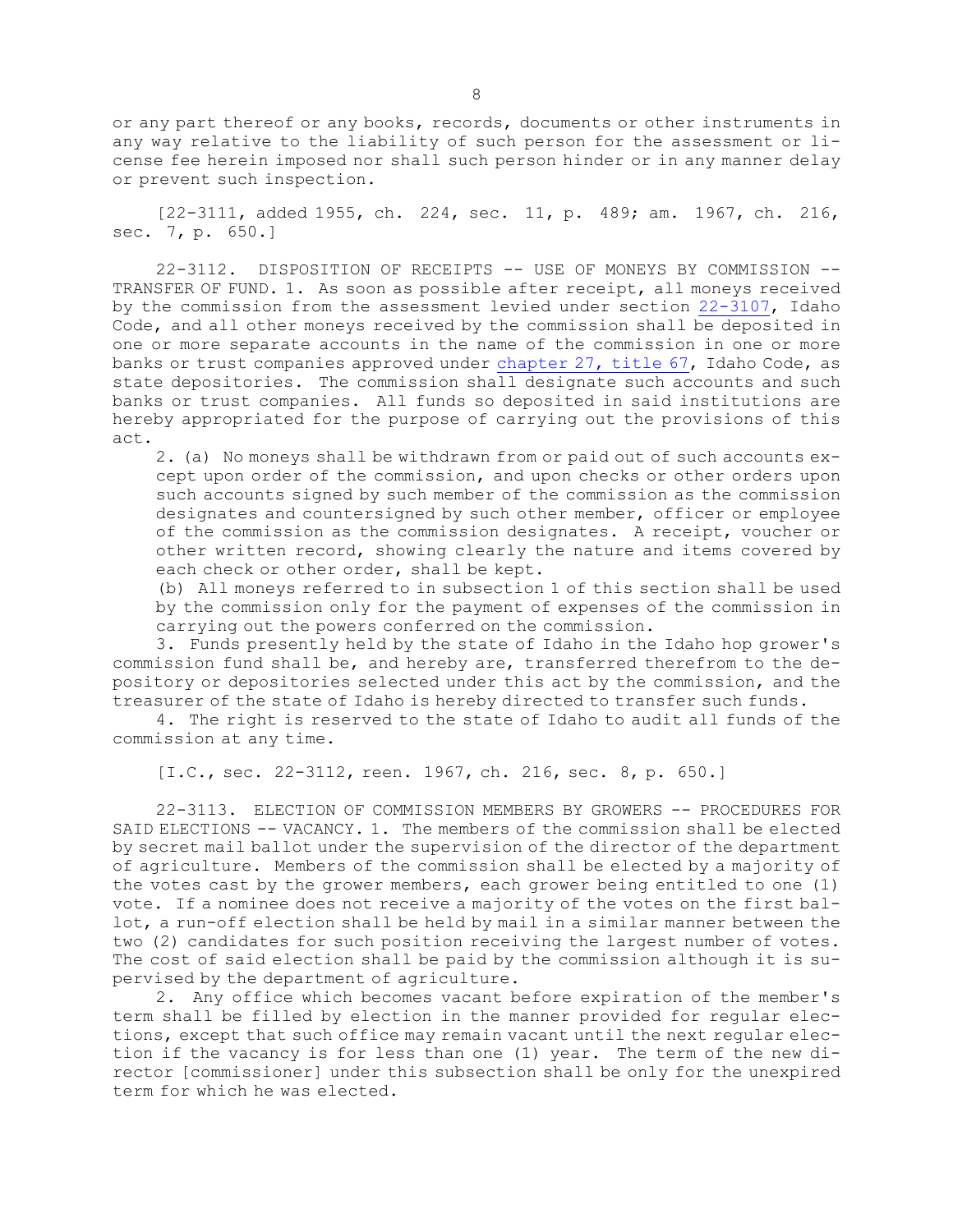[I.C., sec. 22-3113, reen. 1967, ch. 216, sec. 9, p. 650; am. 1974, ch. 18, sec. 76, p. 364.]

22-3114. DEALER'S LICENSE REQUIRED -- APPLICATION -- FEES -- SURETY BOND -- REVOCATION OF LICENSE -- FORFEITURE OF BOND. No person shall act as dealer in hops without having obtained <sup>a</sup> license as provided in this act. Every person acting as <sup>a</sup> dealer shall file <sup>a</sup> written application with the commission for <sup>a</sup> license as such which application shall state the applicant's name, principal business addresses within and without the state of Idaho, the name of the person authorized to receive and accept service of summons and legal notices of all kinds for the applicant within the state of Idaho and such other information as the commission may require. Each application shall be accompanied with <sup>a</sup> license fee of fifty dollars (\$50.00) and by <sup>a</sup> good and sufficient surety bond in the penal sum of two thousand dollars (\$2,000) executed by the applicant as principal and by <sup>a</sup> surety company authorized to do business in the state of Idaho as surety and conditioned upon the applicant's full and complete compliance with the provisions of this act and all of the rules and orders of the commission. The commission shall investigate each applicant thoroughly and if the commission is satisfied that the applicant is of good character and reputation and is financially responsible, <sup>a</sup> license shall be issued for the period ending on the next succeeding first Monday of January, otherwise the application shall be denied. The commission may revoke <sup>a</sup> license after thirty (30) days' written notice of its intention so to do, and after providing the licensee with an opportunity for an appropriate contested case in accordance with the provisions of [chapter](https://legislature.idaho.gov/statutesrules/idstat/Title67/T67CH52) 52, title 67, Idaho Code, if the licensee shall wilfully fail to fully and completely comply with the provisions of this act and all of the rules and orders of the commission. Upon the revocation of such license the full amount of the bond shall be forfeited and damages in that sum shall be conclusively presumed to have been incurred by the commission. All license fees and all bond forfeitures shall be deposited as provided in section [22-3112](https://legislature.idaho.gov/statutesrules/idstat/Title22/T22CH31/SECT22-3112), Idaho Code. Any person aggrieved by the final action of the commission is entitled to judicial review thereof in accordance with the provisions of [chapter](https://legislature.idaho.gov/statutesrules/idstat/Title67/T67CH52) 52, title 67, Idaho Code.

[22-3114, added 1955, ch. 224, sec. 14, p. 489; am. 1967, ch. 216, sec. 10, p. 650; am. 1993, ch. 216, sec. 4, p. 590.]

22-3115. PENALTY FOR VIOLATION. Every person who shall violate or aid in the violation of any of the provisions of this act or any of the rules, regulations or orders of the commission adopted pursuant to the authority conferred by this act, upon conviction thereof, shall be punished by <sup>a</sup> fine of not more than five hundred dollars (\$500) or by imprisonment for not exceeding ninety (90) days or by both such fine and imprisonment and all fines collected for violation of this act shall be deposited as provided in section [22-3112](https://legislature.idaho.gov/statutesrules/idstat/Title22/T22CH31/SECT22-3112).

[22-3115, added 1955, ch. 224, sec. 15, p. 489; am. 1967, ch. 216, sec. 11, p. 650.]

22-3116. REFERENDUM ON CONTINUANCE OF COMMISSION -- PROCEDURES. After five (5) years from the date the commission was created, <sup>a</sup> referendum may be held at the petition of the growers or at the request of the commission. The question shall be submitted by secret mail ballots upon which the words "For